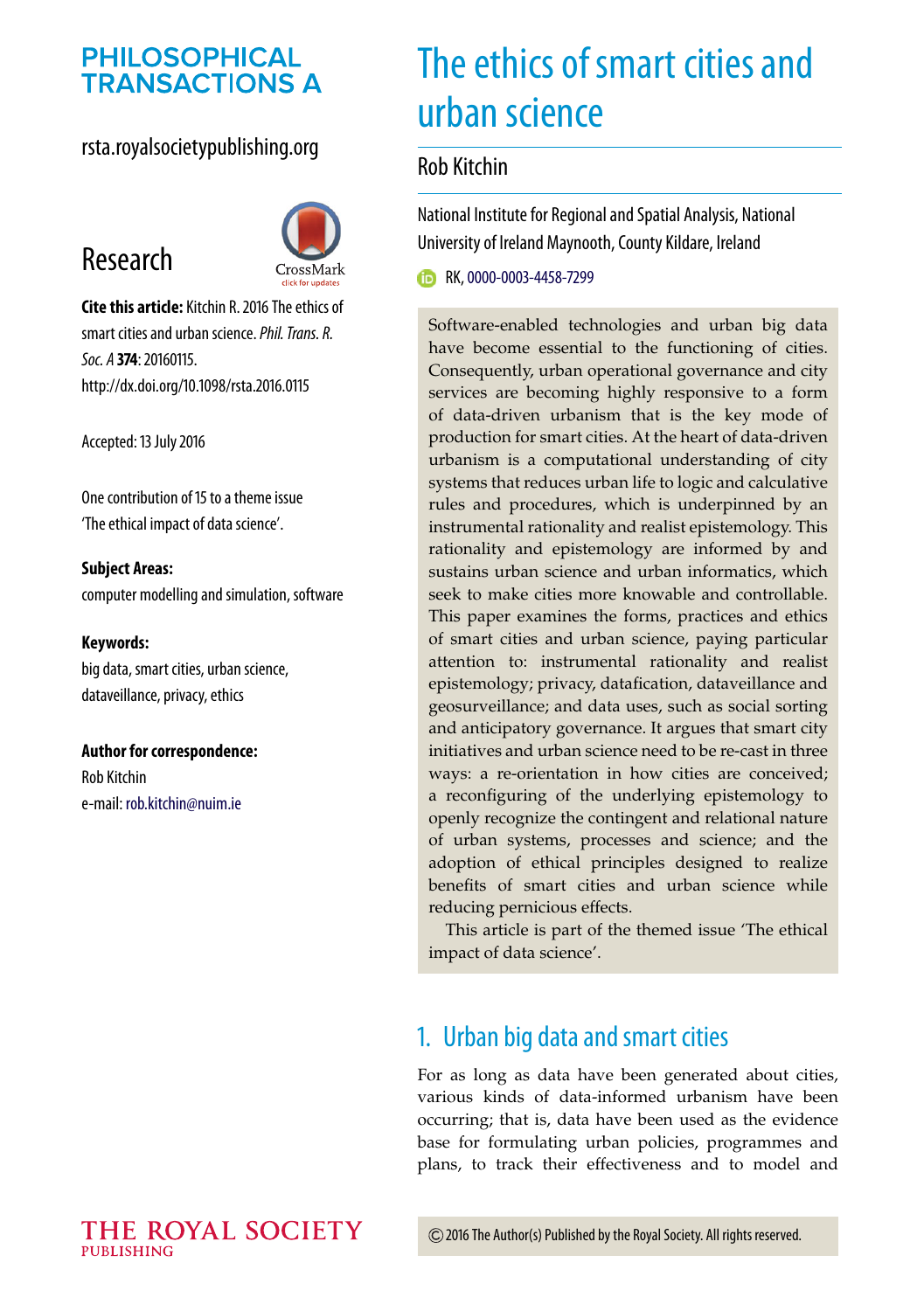simulate future development. The data employed have typically been sampled, generated on a one-off or occasional basis, and are limited in scope. Such data include censuses, household, transport, environment and mapping surveys, and commissioned interviews and focus groups, complemented with various forms of public administration records. In general, these data are analysed at the aggregate level and provide snapshots of cities at particular moments.

Increasingly, these datasets are being supplemented with new forms of urban big data. Big data have fundamentally different properties to traditional 'small' datasets, being generated and processed in real time, exhaustive in scope and having fine resolution [\[1\]](#page-11-0). Rather than data being derived from a travel survey with a handful of city dwellers during a specific time period, transport big data consist of a continual survey of every traveller: for example, collecting *all* the tap-ins and tap-outs of Oyster cards on the London Underground, or using automatic number plate recognition (ANPR)-enabled cameras to track *all* vehicles, or using sensors to monitor the mobile phone MAC addresses to track *all* pedestrians with a phone.

This transformation from slow and sampled data to fast and exhaustive data has been enabled by the roll-out of a raft of new networked, digital technologies embedded into the fabric of urban environments that underpin the drive to create smart cities. Such technologies include digital cameras, sensors, transponders, meters, actuators, GPS and transduction loops that monitor various phenomena and continually send data to an array of control and management systems, such as city operating systems, centralized control rooms, intelligent transport systems, logistics management systems, smart energy grids and building management systems that can process and respond in real time to the data flow [\[2](#page-11-1)[–4\]](#page-11-2). In addition, a multitude of smartphone apps and sharing economy platforms generate a range of real-time location, movement and activity data. In other words, there has been a marked intensification of what has been termed 'dataficiation' [\[5\]](#page-11-3); that is, a radical expansion in the volume, range and granularity of the data being generated about people and places [\[4](#page-11-2)[,6\]](#page-11-4). As the data are digital and organized and stored in digital databases, they are easily conjoined and shared and highly suited to examination using data analytics.

The result is a vast deluge of real-time, fine-grained, contextual and actionable data, which are routinely generated about cities and their citizens by a range of public and private organizations, including:

- utility companies (use of electricity, gas and water);
- transport providers (location/movement, travel flow);
- mobile phone operators (location/movement, app use and behaviour);
- travel and accommodation websites (reviews, location/movement and consumption);
- social media sites (opinions, photos, personal information and location/movement);
- crowdsourcing and citizen science (maps, e.g. OpenStreetMap; local knowledge, e.g. Wikipedia; weather, e.g. Wunderground);
- government bodies and public administration (services, performance and surveys);
- financial institutions and retail chains (consumption and location);
- private surveillance and security firms (location and behaviour);
- emergency services (security, crime, policing and response); and
- home appliances and entertainment systems (behaviour and consumption).

While some of these data are generated by local authorities and state agencies, much of the data are considered a private asset. The latter are generally closed in nature, though they might be shared with third party vendors (such as city authorities, often for a fee) or researchers (using a licence). In some cases, they are open in nature, often on a limited basis (through data infrastructures or APIs).

These urban big data, it is contended, produce a highly granular, longitudinal, whole system understanding of a city system or service and enable city systems to be managed in real time. Data about how a system is performing can be streamed back from across the infrastructure, analysed, and appropriate responses returned. For example, data on traffic flow generated by sensors, transduction loops, cameras and transponders in public vehicles (such as buses or city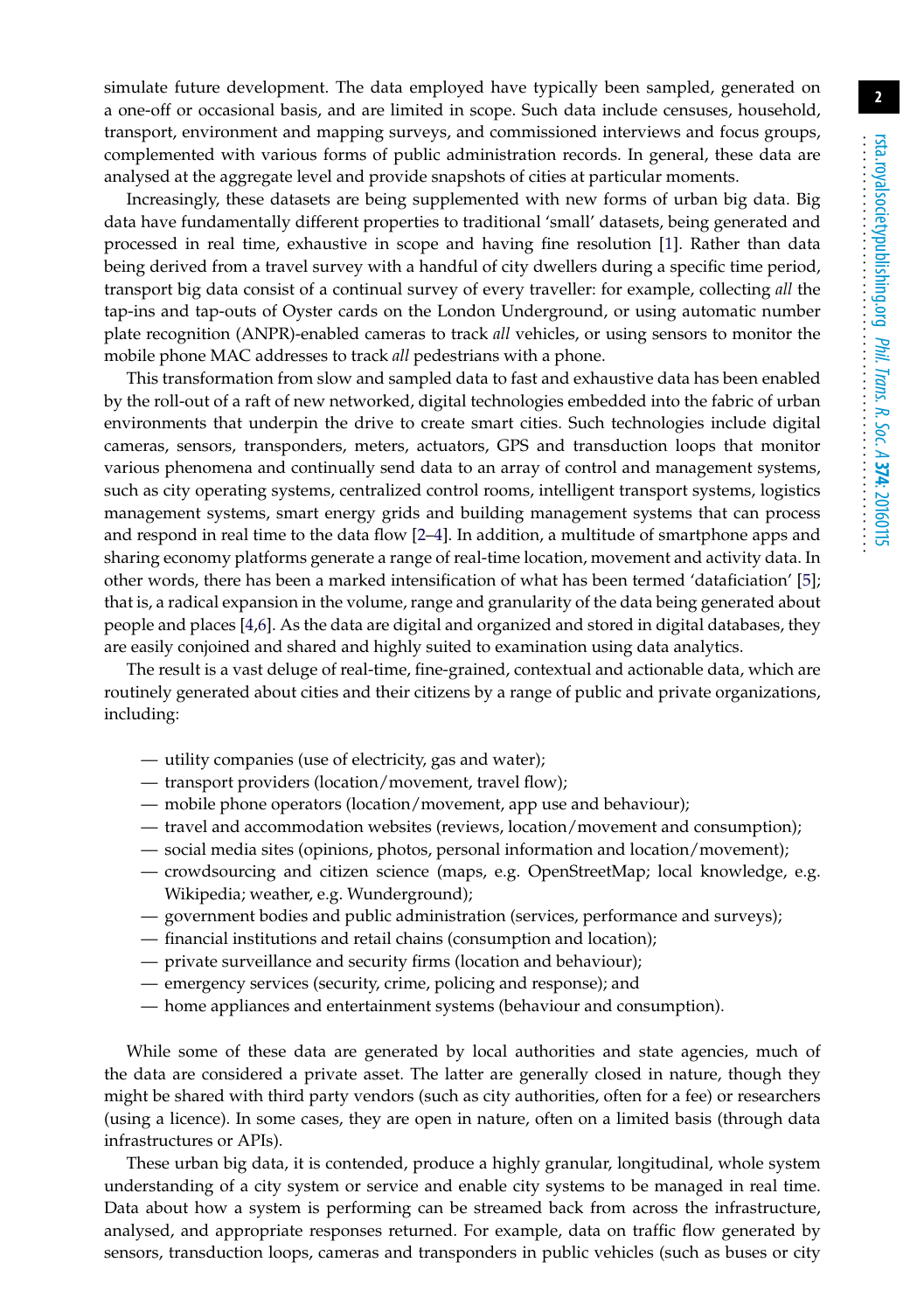vehicles), or through social media such as Waze, can be generated on a real-time basis, fed back to a control room where software and analysts can monitor traffic levels and alter traffic light sequencing and road speeds to try and maintain traffic flow. Moreover, it is possible to determine patterns of travel across times of the day, days of the week, and seasons, and to do this for all nodes on the network (e.g. junctions, bus stops, sensor locations). Further, the data can be used to create and improve models and simulations to guide future urban development. For example, to simulate what might happen to travel patterns or land values by closing a road or siting a new hospital on the network.

The consequence of the emerging data deluge is that data-informed urbanism is increasingly being complemented and replaced by data-driven urbanism (the mode of production of smart cities) and this is changing how we know, plan and govern cities, both within particular domains (e.g. transport, environment, lighting, waste management, etc.) and across them [\[7–](#page-11-5)[9\]](#page-11-6). Indeed, one of the consequences of data-driven urbanism is that city systems and infrastructures are becoming much more tightly interlinked and integrated. For example, urban operating systems explicitly link together multiple smart city technologies to enable greater coordination of city systems. Similarly, urban operating centres and urban dashboards attempt to draw together and interlink urban big data to provide synoptic city intelligence [\[8\]](#page-11-7). For example, the Centro De Operacoes Prefeitura Do Rio is a purpose built urban operations centre, staffed by 400 professional workers [\[10\]](#page-12-0), which draws together real-time data streams from 30 agencies, including traffic and public transport, municipal and utility services, emergency services, weather feeds, social media and information sent in by the public via phone, Internet and radio. This is complemented by a virtual operations platform accessible by mobile devices that enable city officials to log-in from the field to access and upload real-time information [\[11\]](#page-12-1). In the centre a team of analysts, aided by various data analytics software, process, visualize, analyse and monitor the vast deluge of live service data using them for real-time decision-making and problem solving. The result is a new form of highly responsive urban governance in which big data systems are prefiguring and setting the urban agenda and are influencing and controlling how city systems respond and perform.

# 2. Urban science/informatics

The development of urban big data and data-driven urbanism are informed by and sustain data science practised within the fields of urban science (a computational modelling and simulation approach to understanding, explaining and predicting city processes) and urban informatics (an informational and human–computer interaction approach to examining and communicating urban processes). Indeed, there is a strong recursive relationship between data-driven urbanism and urban science/informatics, with the former providing the raw material and applied domain and the latter providing fundamental ideas and the key tools to enact city analytics and datadriven decision-making. Urban science and urban informatics both forward a computational understanding of city systems and seek to address the two fundamental challenges posed by urban big data: (i) how to handle and make sense of millions or billions of observations that are being generated on a dynamic basis [\[3\]](#page-11-8) and (ii) how to translate the insight derived into new urban theory (fundamental knowledge) and actionable outcomes (applied knowledge) [\[12–](#page-12-2)[14\]](#page-12-3).

Urban science/informatics, it is posited, offers the potential for urban knowledge that has greater breadth, depth, scale and timeliness, and is inherently longitudinal, in contrast with that derived from longer standing, more traditional urban studies [\[3,](#page-11-8)[15\]](#page-12-4). With respect to the former, the emphasis has been on the development of new data analytics that utilize machine learning techniques designed to process and analyse enormous datasets, such as data mining and pattern recognition, data visualization and visual analytics, statistical analysis, and prediction, simulation and optimization modelling [\[4](#page-11-2)[,13](#page-12-5)[,16\]](#page-12-6). These techniques are largely in their infancy given that traditional statistical methods were designed to perform data-scarce science; that is, identify significant relationships from small, clean sample sizes with known properties [\[3\]](#page-11-8). Nonetheless, significant progress has been made within computer science, data science and information science with respect to handling and extracting insights from big data and these have been utilized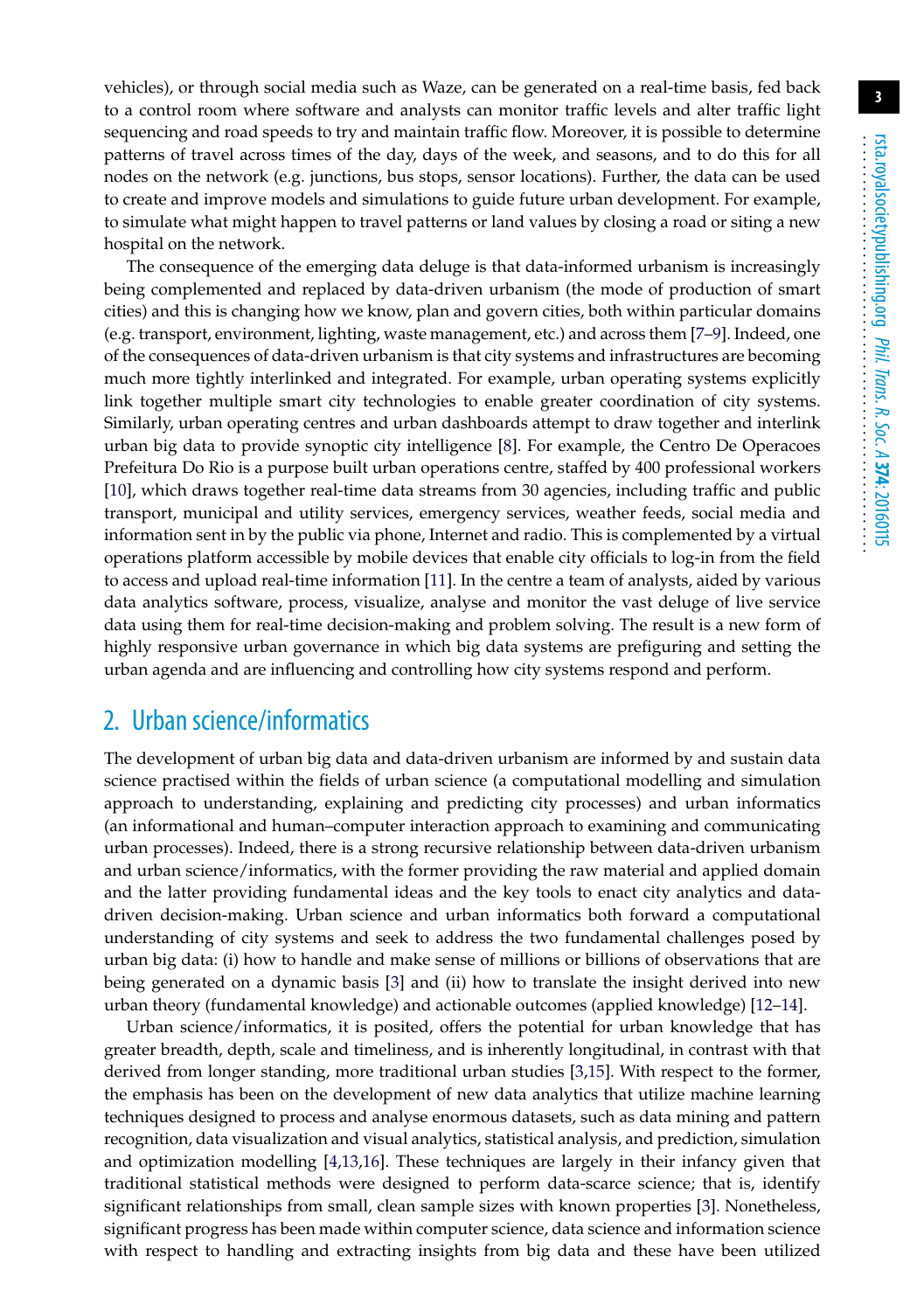within urban science/informatics. Further, there is a longer legacy of scientific and informatics approaches to cities that provide a bedrock of knowledge. This legacy is rooted in quantitative geography and urban modelling [\[17](#page-12-7)[,18\]](#page-12-8), digital mapping and geographic information systems [\[19](#page-12-9)[,20\]](#page-12-10), and in urban cybernetics theory and practice [\[21\]](#page-12-11).

These approaches adopt a realist epistemology that supposes the existence of an external reality which operates independently of an observer and which can be objectively and accurately measured, tracked, statistically analysed, modelled and visualized to reveal the world as it actually is. In other words, urban data can be unproblematically abstracted from the world in neutral, value-free and objective ways and are understood to be essential in nature; that is, fully representative of that which is being measured (they faithfully capture its essence and are independent of the measuring process) [\[22\]](#page-12-12). And these data when analysed in similarly objective ways reveal the truth about and a 'God's eye' view of cities. As such, they promote an instrumental rationality that underpins the notion that cities can be steered and managed through a set of data levers and analytics and that urban issues can be solved through a range of technical solutions [\[8](#page-11-7)[,23,](#page-12-13)[24\]](#page-12-14).

Such a framing led to initial spatial and urban science to be roundly criticized within the social sciences for being too closely aligned with positivist thinking, being reductionist, mechanistic, atomizing, essentialist, deterministic and parochial, collapsing diverse individuals and complex, multidimensional social structures and relationships to abstract data points and universal formulae and laws [\[25\]](#page-12-15), and producing policy interventions that not only failed to live up to their promises but also did much damage to city operations [\[26\]](#page-12-16). These approaches also wilfully ignored the metaphysical aspects of human life and the role of politics, ideology, social structures, capital and culture in shaping urban relations, governance and development [\[27\]](#page-12-17). Consequently, they fail to recognize that cities are complex, multifaceted, contingent, relational systems, full of contestation and wicked problems that are not easily captured or steered, and that urban issues are often best solved through political/social solutions and citizen-centred deliberative democracy, rather than technocratic forms of governance [\[8,](#page-11-7)[28\]](#page-12-18).

As such, computational and scientific approaches to cities produce a limited and limiting understanding of how cities work (foreclosing what kinds of questions can be asked and how they can be answered) and how they should be managed (foreclosing other forms of urban governance and other forms of knowledge, such as phronesis, knowledge derived from practice and deliberation, and metis, knowledge based on experience [\[29\]](#page-12-19)). These critiques undoubtedly still hold, though advocates of computational social and urban science counter that in the age of big data the variety, exhaustivity, resolution and relationality of data, plus the growing power of computation and new data analytics, address some of the criticism, especially those of reductionism and universalism, by providing more finely grained, sensitive, and nuanced analysis that can take account of context and contingency [\[1\]](#page-11-0).

While current urban science undoubtedly draws on positivistic ideas, notably that emanating within social physics which seeks to identify the social determinates and 'laws' of cities while largely ignoring the longer canon and critique [\[30,](#page-12-20)[31\]](#page-12-21)—and is open to the same criticisms as earlier manifestations—it should be noted that its approach is shaped by two more recent epistemological positions [\[1\]](#page-11-0). The first is a form of inductive empiricism in which it is argued that through data analytics urban big data can speak for themselves free of theory or human bias or framing. Such an approach is best exemplified by Anderson [\[32\]](#page-12-22) who argues that 'the data deluge makes the scientific method obsolete' and that within big data studies 'correlation supersedes causation, and science can advance even without coherent models, unified theories, or really any mechanistic explanation at all'. In other words, rather than being guided by theory, the data can be wrangled through hundreds of algorithms to discover the most salient factors with regards to a particular phenomenon. The second is data-driven science that seeks to hold to the tenets of the scientific method, but seeks to generate hypotheses and insights 'born from the data' rather than 'born from the theory' [\[33,](#page-12-23) p. 613]. It uses guided knowledge discovery techniques to mine the data to identify potential hypotheses, before a traditional deductive approach is employed to test their validity. It is contended that data-driven science will become the new dominant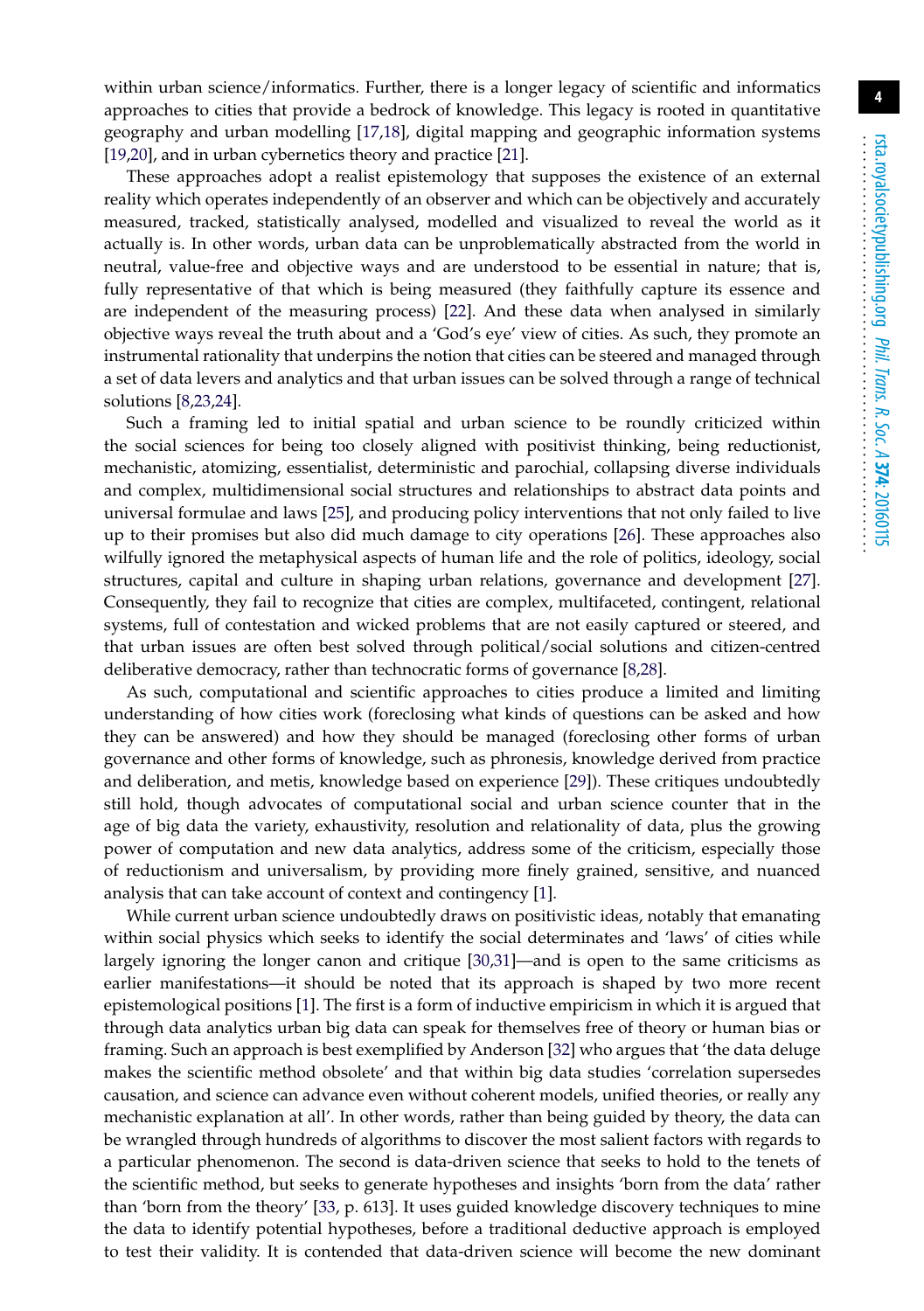mode of scientific method in the big data age because its epistemology is suited to exploring, extracting value, and making sense of massive, interconnected datasets; it extracts additional, valuable insights that traditional knowledge-driven science would fail to generate and it produces more holistic and extensive models and theories of entire complex systems rather than elements of them [\[16](#page-12-6)[,33\]](#page-12-23). Both approaches are evident in urban science/informatics, with a preference on the latter.

# 3. The ethics of data-driven urbanism and urban science

The unfolding deluge of fast, exhaustive, indexical data, the wide-scale attempts to extract value from and make sense of such data, and the desire to translate actionable data and data analytics into modes of data-driven management and governance and commercial products raise a number of ethical issues concerning privacy, datafication, dataveillance and geosurveillance, and data uses such as social sorting and anticipatory governance. The rest of the paper examines these issues and considers how data-driven urbanism and urban science might seek to address the concerns raised. The argument forwarded is not that we need to abandon the creation of smart cities and scientific and informatics approaches to understanding cities, but rather that such initiatives need to be re-imagined and re-cast in ways which seek to minimize their pernicious effects, and lay bare instrumental rationality and epistemology, and recognize the value of other ways of knowing and doing.

## (a) Datafication and privacy

Privacy—to selectively reveal oneself to the world—is considered a basic human right in many jurisdictions (particularly democratic states), enshrined in national and supra-national laws in various ways. How privacy is understood both as an everyday and legal concept, however, varies between cultures and contexts. In general terms, privacy debates concern acceptable practices with regards to accessing and disclosing personal and sensitive information about a person [\[34\]](#page-12-24). Such sensitive information can relate to a number of a personal facets and domains creating a number of inter-related privacy forms including [\[35,](#page-12-25)[36\]](#page-12-26):

- identity privacy (to protect personal and confidential data);
- bodily privacy (to protect the integrity of the physical person);
- territorial privacy (to protect personal space, objects and property);
- locational and movement privacy (to protect against the tracking of spatial behaviour);
- communications privacy (to protect against the surveillance of conversations and correspondence); and
- transactions privacy (to protect against monitoring of queries/searches, purchases, and other exchanges).

As Solove [\[37\]](#page-12-27) details, these forms of privacy can be threatened and breached through a number of what are normally understood as unacceptable practices, each of which produces a different form of harm [\(table 1\)](#page-5-0). Smart city technologies, data-driven urbanism and urban science create a number of potential privacy harms for five reasons, each of which also raises significant challenges to existing approaches to protecting privacy (privacy laws and fair information practice principles).

### (i) Datafication, dataveillance and geosurveillance

Increased datafication means that people are now subject to much greater levels of intensified scrutiny as more and more aspects of their daily lives are captured as data. Indeed, the pervasiveness of digitally mediated transactions and surveillance, plus the increasing use of unique identifiers and personally identifiable information (PII) to access services (e.g. names, usernames, passwords, account numbers, addresses, emails, phone details, credit card numbers,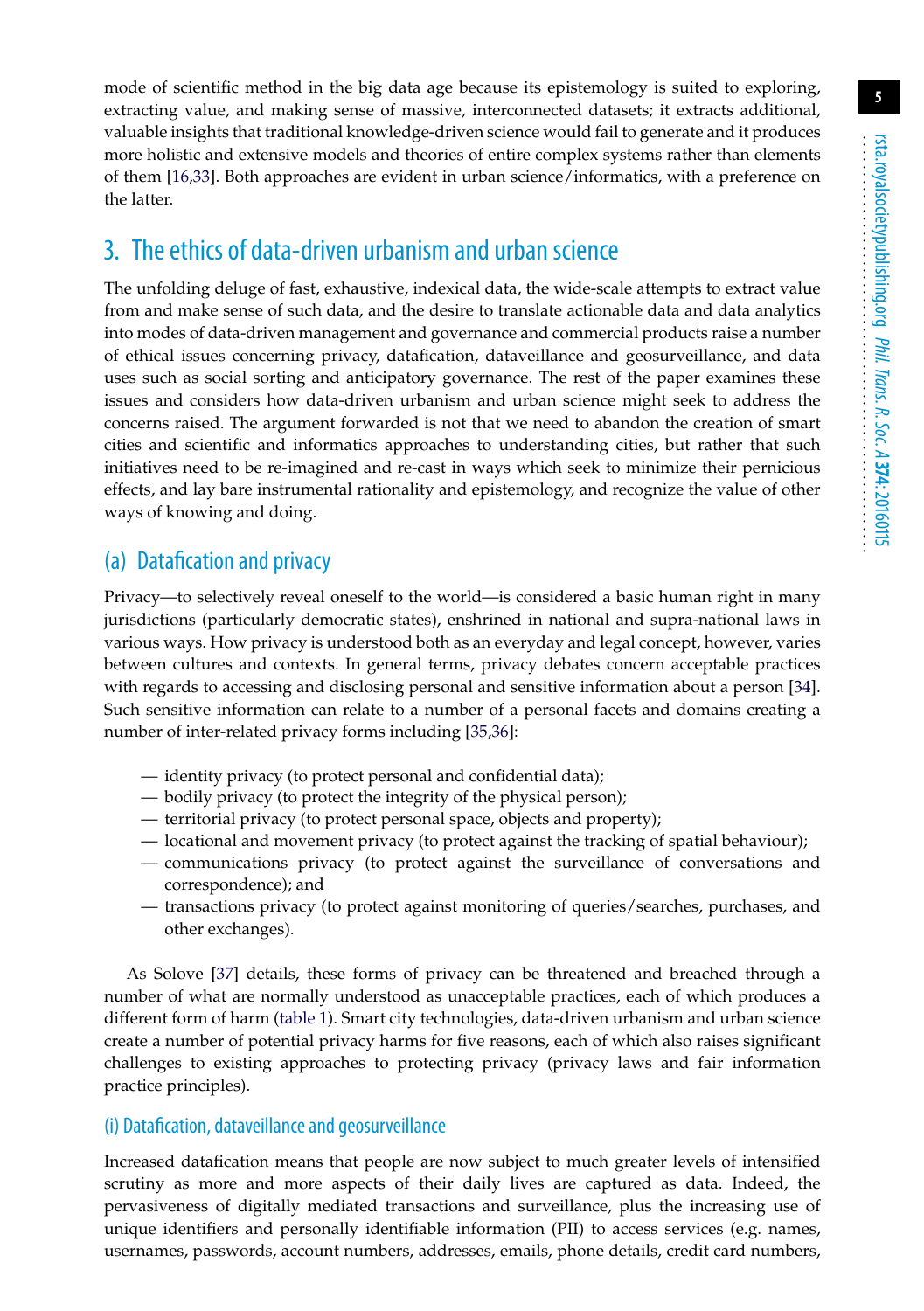<span id="page-5-0"></span>**Table 1.** A taxonomy of privacy breaches and harms. Source: compiled from [\[37\]](#page-12-27).

| domain                    | privacy breach            | description                                                                                                                                                                                                            |
|---------------------------|---------------------------|------------------------------------------------------------------------------------------------------------------------------------------------------------------------------------------------------------------------|
| information collection    | surveillance              | watching, listening to, or recording of an individual's<br>activities                                                                                                                                                  |
|                           | interrogation             | various forms of questioning or probing for information                                                                                                                                                                |
| information processing    | aggregation               | the combination of various pieces of data about a person                                                                                                                                                               |
|                           | identification            | linking information to particular individuals                                                                                                                                                                          |
|                           | insecurity                | carelessness in protecting stored information from leaks<br>and improper access                                                                                                                                        |
|                           | secondary use             | use of information collected for one purpose for a different<br>purpose without the data subject's consent                                                                                                             |
|                           | exclusion                 | failure to allow the data subject to know about the data<br>that others have about her and participate in its<br>handling and use, including being barred from being<br>able to access and correct errors in that data |
| information dissemination | breach of confidentiality | breaking a promise to keep a person's information<br>confidential                                                                                                                                                      |
|                           | disclosure                | revelation of information about a person that impacts the<br>way others judge her character                                                                                                                            |
|                           | exposure                  | revealing another's nudity, grief, or bodily functions                                                                                                                                                                 |
|                           | increased accessibility   | amplifying the accessibility of information                                                                                                                                                                            |
|                           | blackmail                 | threat to disclose personal information                                                                                                                                                                                |
|                           | appropriation             | the use of the data subject's identity to serve the aims and<br>interests of another                                                                                                                                   |
|                           | distortion                | dissemination of false or misleading information about<br>individuals                                                                                                                                                  |
| invasion                  | intrusion                 | invasive acts that disturb one's tranquillity or solitude                                                                                                                                                              |
|                           | decisional interference   | incursion into the data subject's decisions regarding her<br>private affairs                                                                                                                                           |

smart card ID, licence plates and faces), means that it is all but impossible to live everyday lives without leaving digital footprints (traces we leave ourselves) and shadows (traces captured about us) [\[38\]](#page-13-0). The result is the deepening of dataveillance and, in the case of the smart city, geosurveillance. Dataveillance is a mode of surveillance enacted through generating, sorting and sifting datasets in order to identify, monitor, track, regulate, predict and prescribe [\[39,](#page-13-1)[40\]](#page-13-2). Geosurveillance is the tracking of location and movement of people, vehicles, goods and services and the monitoring of interactions across space [\[41\]](#page-13-3).

With regards to the latter, up until relatively recently tracking the movement of individuals was a slow, labour-intensive, partial and difficult process. The only way to track the location and movements of an individual were to follow them in person and to quiz those with whom they interacted. As a result, people's movement was undocumented unless there was a specific reason to focus on them through the deployment of costly resources. Even if a person was tracked, the records tended to be partial, bulky, difficult to cross-tabulate, aggregate and analyse, and expensive to store. A range of smart technologies has transformed geo-location tracking to a situation where the monitoring of location is pervasive, continuous, automatic and relatively cheap and it is relatively easy to construct travel profiles and histories.

**6**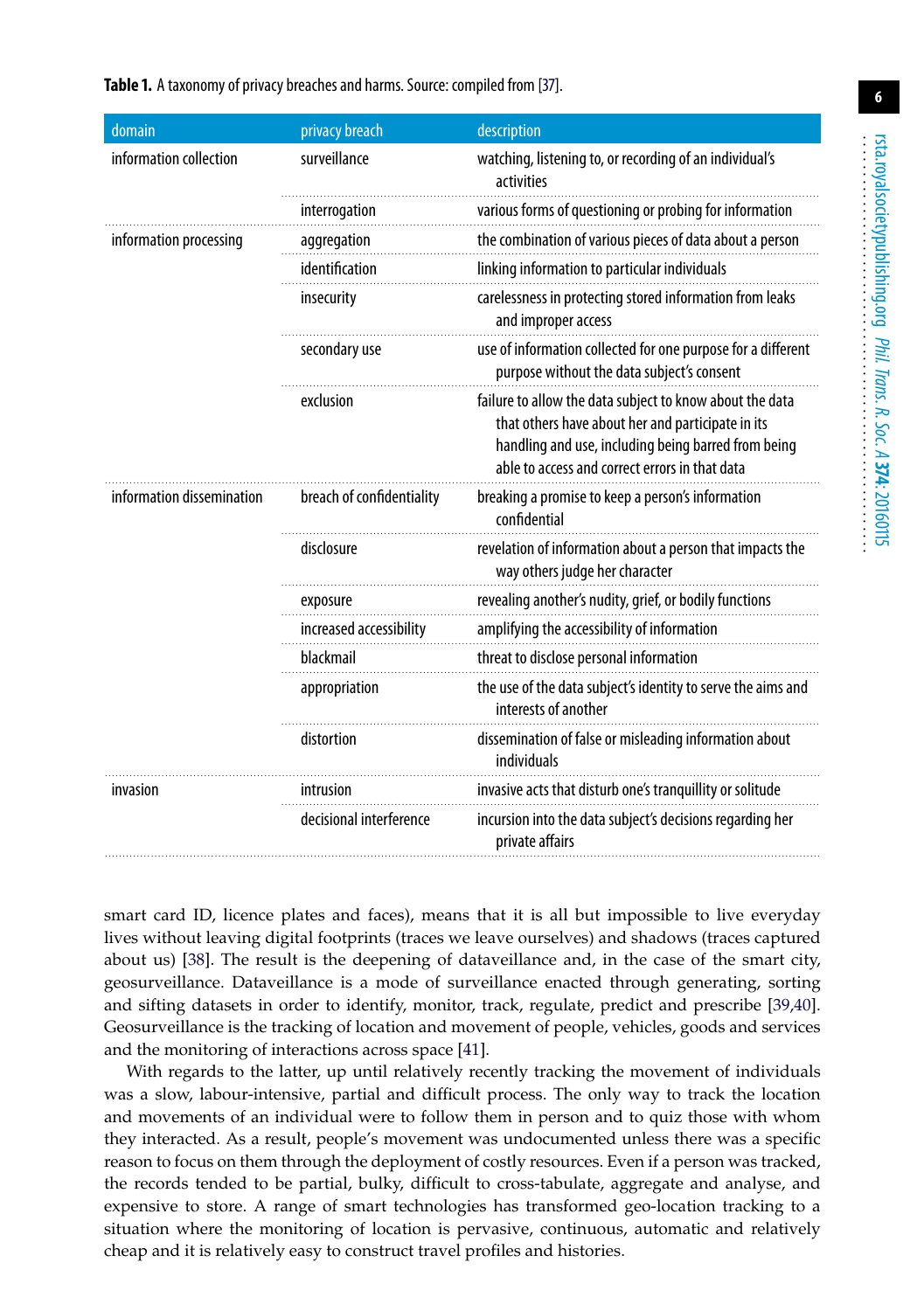For example, many cities are saturated with remote controllable digital CCTV cameras that can zoom, move and track individual pedestrians. In addition, large parts of the road network and the movement of vehicles are surveyed by traffic, red-light, congestion and toll cameras. Analysis and interpretation of CCTV footage is increasingly aided by facial, gait and ANPR using machine vision algorithms. Several police forces in cities in the UK have rolled out CCTV facial recognition programmes [\[42](#page-13-4)[,43\]](#page-13-5), as have cities in the USA, including New York and Chicago (each with over 24 000 cameras) [\[44\]](#page-13-6). ANPR cameras are installed in many cities for monitoring traffic flow, but also for administrating traffic violations such as the non-payment of road tolls and congestion charging. There are an estimated 8300 ANPR cameras across the UK capturing 30 million number plates each day [\[45\]](#page-13-7).

In a number of cities, sensor networks have been deployed across street infrastructure such as bins and lampposts to capture and track phone identifiers such as MAC addresses. In London, Renew installed such sensors on 200 bins, capturing in a single week in 2014 identifiers from over four million devices and tracking these as they moved from bin to bin [\[46\]](#page-13-8). The company reported that they could measure the proximity, speed and manufacturer of a device and track the stores individuals visited, how long they stayed there, and how loyal customers are to particular shops. The same technology is also used within malls and shops to track shoppers, sometimes linking with CCTV to capture basic demographic information such as age and gender [\[47\]](#page-13-9). Similarly, some cities have installed a public wifi mesh, which can capture the IDs of devices that access the network and then track them between wifi points.

Many buildings use smart card tracking, with unique identifiers installed either through barcodes or embedded radiofrequency identification chips. Cards are used for access control to different parts of the building and to register attendance, but can also be used as an electronic purse to pay for items within the facility [\[48\]](#page-13-10). Smart cards are also used to access and pay for public transport, such as the Oyster Card in London. Each reading of the card adds to the database of movement across a city.

Smartphones continuously communicate their location to telecommunications providers, either through the cell masts they connect to, or by sending of GPS coordinates, or their connections to wifi hotspots. Likewise, smartphone apps can access and transfer such information and also share them to third parties. With respect to the latter, the *Wall Street Journal* in 2011 [\[49\]](#page-13-11) details that 25 out 50 iPhone apps, and 21 of 50 Android apps transmitted location data to a third party other than the app developer [\[50\]](#page-13-12). New vehicles are routinely fitted with GPS that enables the on-board computers to track location, movement, and speed. Active GPS tracking is commonly used in fleet management to track goods vehicles, public transport and hire cars, or to monitor cars on a payment plan to ensure that they can be traced and recovered in cases of default. Moreover, cars are increasingly being fitted with unique ID transponders that are used for the automated operation and payment of road tolls and car parking.

Selected populations—such as people on probation, prisoners on home leave, people with dementia, children—are being electronically tagged to enable tracking. Typically, this is done using a GPS-enabled bracelet that periodically transmits location and status information via a wireless telephone network to a monitoring system. In other cases, it is possible to install tracker apps onto a phone (of say children) so the phone location can be tracked, or to buy a family tracking service from telecoms providers [\[48\]](#page-13-10). There are also many other staging points where we might leave an occasional trace of our movement and activities, such as using ATMs, or using a credit card in a store, or checking a book out of a library. Another set of staging points can be revealed from the geotagging (using the device GPS) and time/date stamping of photos and social media posted on the Internet and recorded in their associated metadata.

As these examples demonstrate, those companies and agencies who run these technologies possess a vast quantity of highly detailed spatial behaviour data from which lots of other insights can be inferred (such as mode of travel, activity and lifestyle). Moreover, these data can be accessed by the police and security forces through warrants or more surreptitiously, and can be shared with third party partners for commercial or governance purposes. Data scientists within, and sometime outside, the institution/corporation generating the data are using analytics to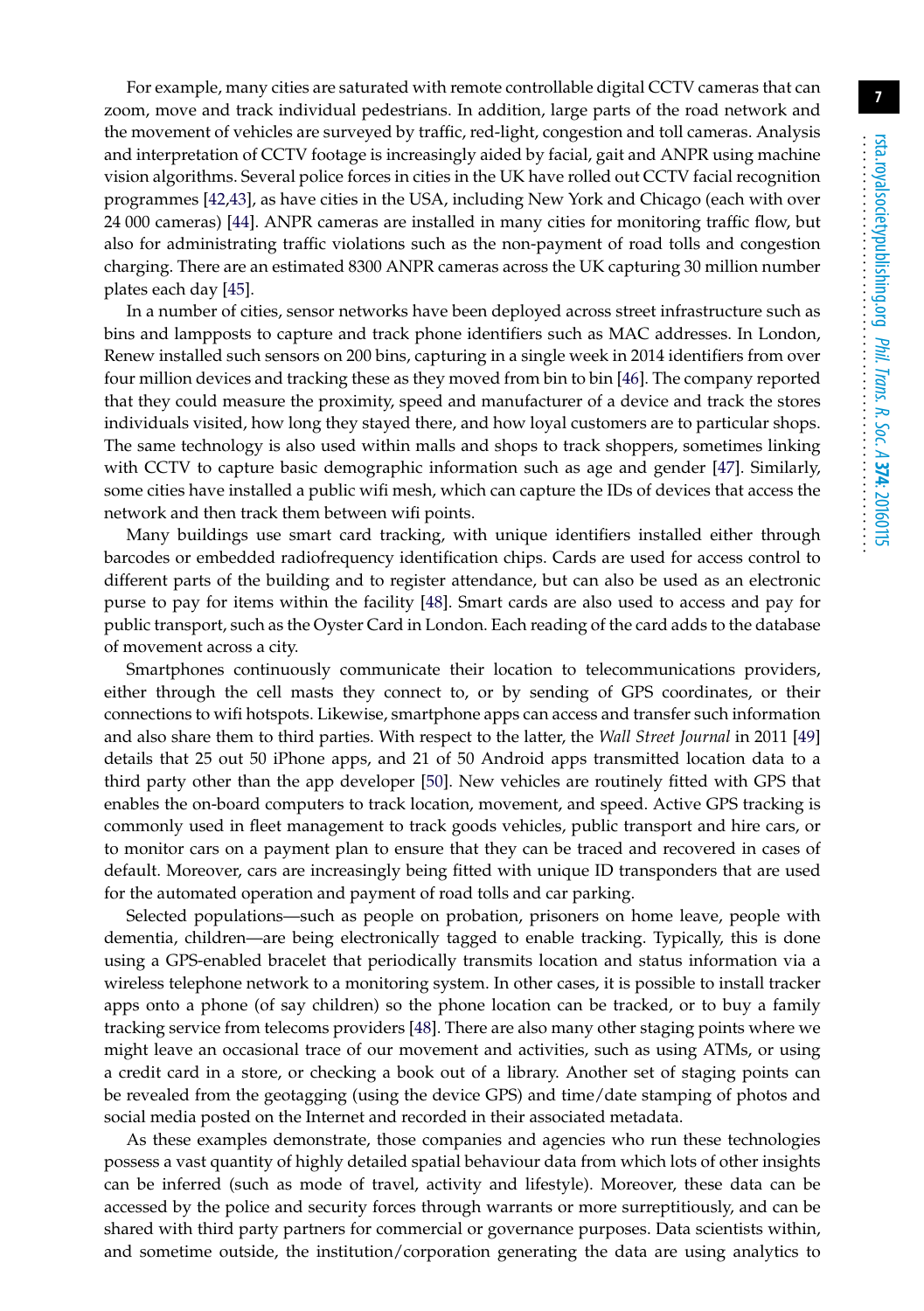extract insights and value. The consequence is that individuals are no longer lost in the crowd, but rather they are being tracked and traced at different scales of spatial and temporal resolution, and are increasingly becoming open to geo-targeted profiling and social sorting.

#### (ii) Inferencing and predictive privacy harms

Predictive modelling using urban big data can generate inferences about an individual that are not directly encoded in a database but constitute what many would consider to be PII and which produce 'predictive privacy harms' [\[6](#page-11-4)[,51\]](#page-13-13). For example, tracking data that reveal a person regularly frequents gay bars, leading to the inference that the person is likely to be gay, would be considered by many as personal and sensitive data. If any inference of sexual orientation produced by a predictive model was shared, for example through advertising sent to the family home or via social media on a shared computer, then it could cause personal harm. Yet, as no data about sexuality has been directly collected, any entity making such inferences has 'no obligation under current privacy regimes to give notice to, or gather consent from its customers in the same way that direct collection protocols require' [\[6,](#page-11-4) p. 98]. Similarly, co-proximity and co-movement with others can be used to infer political, social, and/or religious affiliation, potentially revealing membership of particular groups [\[50](#page-13-12)[,52\]](#page-13-14). Likewise, the volunteered information of a few people on social media can unlock the same undisclosed information about the many through social network analysis and pattern recognition, creating what Barocas & Nissenbaum [\[51,](#page-13-13) p. 61] term the 'the tyranny of the minority'. It has been calculated that knowing the sexual orientation of just 20% of social media users will enable the orientation of all other users to be inferred with a high degree of accuracy [\[53\]](#page-13-15). Such inferences can generate inaccurate characterization that then stick to and precede an individual. This is a particular issue in predictive policing and anticipatory governance, where the profiling of both people and places can reinforce or create stigma and harm, particularly when the underlying data or models are poor.

#### (iii) Anonymization and re-identification

One of the key strategies for ensuring individual privacy is anonymization, either through the use of pseudonyms, aggregation or other strategies. The generation of big data and new computational techniques, however, can make the re-identification of data relatively straightforward in many cases. Pseudonyms, in particular, simply mean that a unique tag is used to identify a person in place of a name. As such, the tag is anonymous in so far that a code is used to identify an individual. However, the code is persistent and distinguishable from others and recognizable on an on-going basis, meaning it can be tracked over time and space and used to create detailed individual profiles [\[51\]](#page-13-13). As such, it is no different from other persistent pseudonym identifiers, such as social security numbers, and in effect constitutes PII [\[54\]](#page-13-16). The term 'anonymous identifier', as used by some companies (e.g. Google [\[55\]](#page-13-17)), is thus somewhat of an oxymoron, especially when the identifier is directly linked to an account with known personal details. Pseudonyms 'enable holders of large datasets to act on individuals, under the cover of anonymity, in precisely the ways anonymity has long promised to defend against' and they place no inherent limits on an institution's ability to track and trace the same person in subsequent encounters [\[51,](#page-13-13) p. 55]. Further, inference and the linking of a pseudonym to other accounts and transactions means it can potentially be re-identified. Indeed, it is clear that it is possible to reverse engineer anonymization strategies by combing and combining datasets [\[56,](#page-13-18)[57\]](#page-13-19) unless the data are fully de-identified. De-identification requires both direct identifiers and quasi-identifiers (those highly correlated with unique identifiers) to be carefully removed [\[59\]](#page-13-20).

#### (iv) Obfuscation and reduced control

The emerging big data landscape is complex and fragmented. Various smart city technologies are composed of multiple interacting systems run by a number of corporate and state actors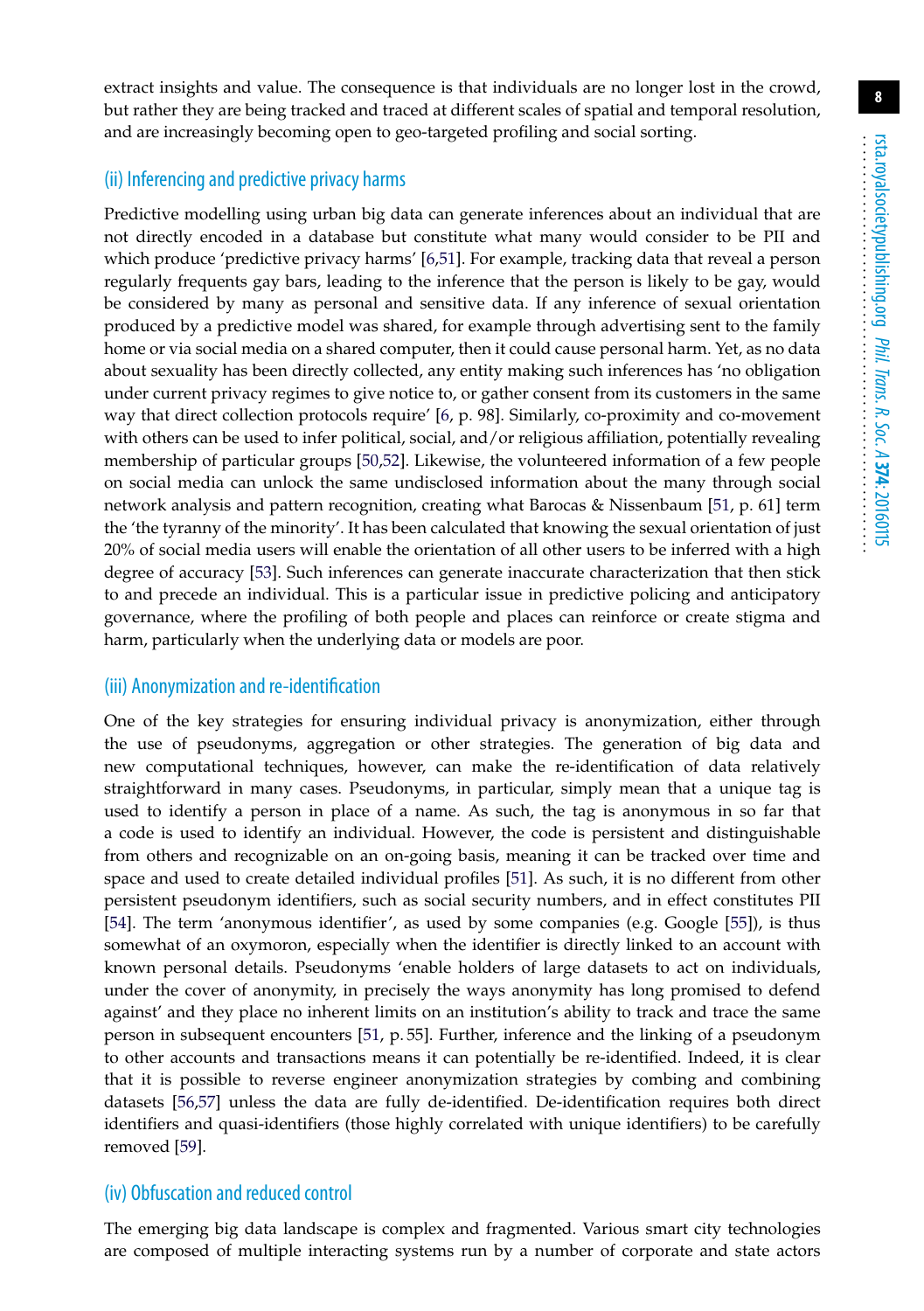[\[51](#page-13-13)[,54,](#page-13-16)[60\]](#page-14-0). For example, the app ecosystem (including app developers, app owners, app stores, operating systems, mobile carriers, devices) is conjoined to the data source ecosystem (e.g. an API of real-time bus data), which similarly consists of a range of hardware, software and organizations. Data are thus passed between synergistic and interoperable 'devices, platforms, services, applications and analytics engines' [\[50\]](#page-13-12) and shared with third parties. Moreover, across this maze-like assemblage they can be 'leaked, intercepted, transmitted, disclosed, dis/assembled across data streams, and repurposed' in ways that are difficult to track and untangle [\[50\]](#page-13-12). The result is that it can be very difficult to know precisely the life of data and how they are used and transformed into new derived data [\[59\]](#page-13-20). Nor is it easy to understand the tangled set of roles (as data processors and controllers) and obligations between actors and where responsibilities and liabilities reside [\[51\]](#page-13-13). Opacity undermines the fair information practice principles at the heart of privacy regulation in a number of respects: making it difficult for individuals to seek access to verify, query, correct or delete data, or to even know who to ask; to know how data collected about them is used; to assess how fair any actions taken upon the data are; and to hold data controllers to account [\[5,](#page-11-3)[51,](#page-13-13)[59\]](#page-13-20).

#### (v) Notice and consent is an empty exercise or is absent

Notice and consent—considered the cornerstone of data and privacy protection—are significantly weakened within smart city technologies and in data/urban science becoming an empty exercise or being entirely absent. Individuals interact with a number of smart city technologies on a daily basis, each of which is generating data about them. Given the volume and diversity of these interactions, it is simply too onerous for individuals to police their privacy across dozens of entities, to weigh up the costs and benefits of agreeing to terms and conditions without knowing how the data might be used now and in the future, and to assess the cumulative and holistic effects of their data being merged with other datasets [\[60\]](#page-14-0). Even if someone wanted to proactively manage their data privacy across all these systems and apps, they would be faced with long, complex legal documents that in practice are non-negotiable—one either consents or is denied the service [\[60](#page-14-0)[,61\]](#page-14-1). Consent thus often consists of individuals unwittingly signing away rights without realizing the extent or consequences of their actions [\[62\]](#page-14-2).

In other cases, notice and consent are absent, either unimplemented or difficult to achieve in practice. Between a quarter and a third of all smartphone apps lack a privacy policy and do not seek consent [\[63\]](#page-14-3). Notice and consent for downstream activities such as data mining, analysis and repurposing are often covered by catch-all disclaimers, along with the right to unilaterally change terms and conditions without notice, effectively disenfranchising individuals of choice, control and the accountability of service providers. In the case of some smart city technologies, there is little mechanism to seek notice and consent, but also little choice in being surveilled. For example, CCTV, ANPR and MAC address tracking all take place with no attempt at consent and often with little notification. Moreover, there is no ability to opt out [\[64\]](#page-14-4) other than to avoid the area, which is unreasonable and unrealistic. As such, there is no sense in which a person can selectively reveal themselves; instead they must always reveal themselves. Moreover, if a person is unaware that data about them are being generated, then it is all but impossible to discover and query the purposes to which those data are being put [\[54](#page-13-16)[,61\]](#page-14-1).

In many cases, those data are being put to work in academic research and in urban science work for which they were not intended. Generally, these studies circumvent notice and consent issues, as well as institutional research boards ethics procedures, by anonymizing/aggregating the data. Nonetheless, the research being undertaken can have effects on those who are unwittingly participating by feeding back into services. This is especially the case in data science practiced within companies and state agencies providing a service. In other cases, studies can ignore ethical procedures altogether arguing that data in the public domain (e.g. social media data or dating site profiles) are open to carte blanche analysis [\[65\]](#page-14-5) or that they are entitled to experiment on their own systems without user consent [\[66\]](#page-14-6).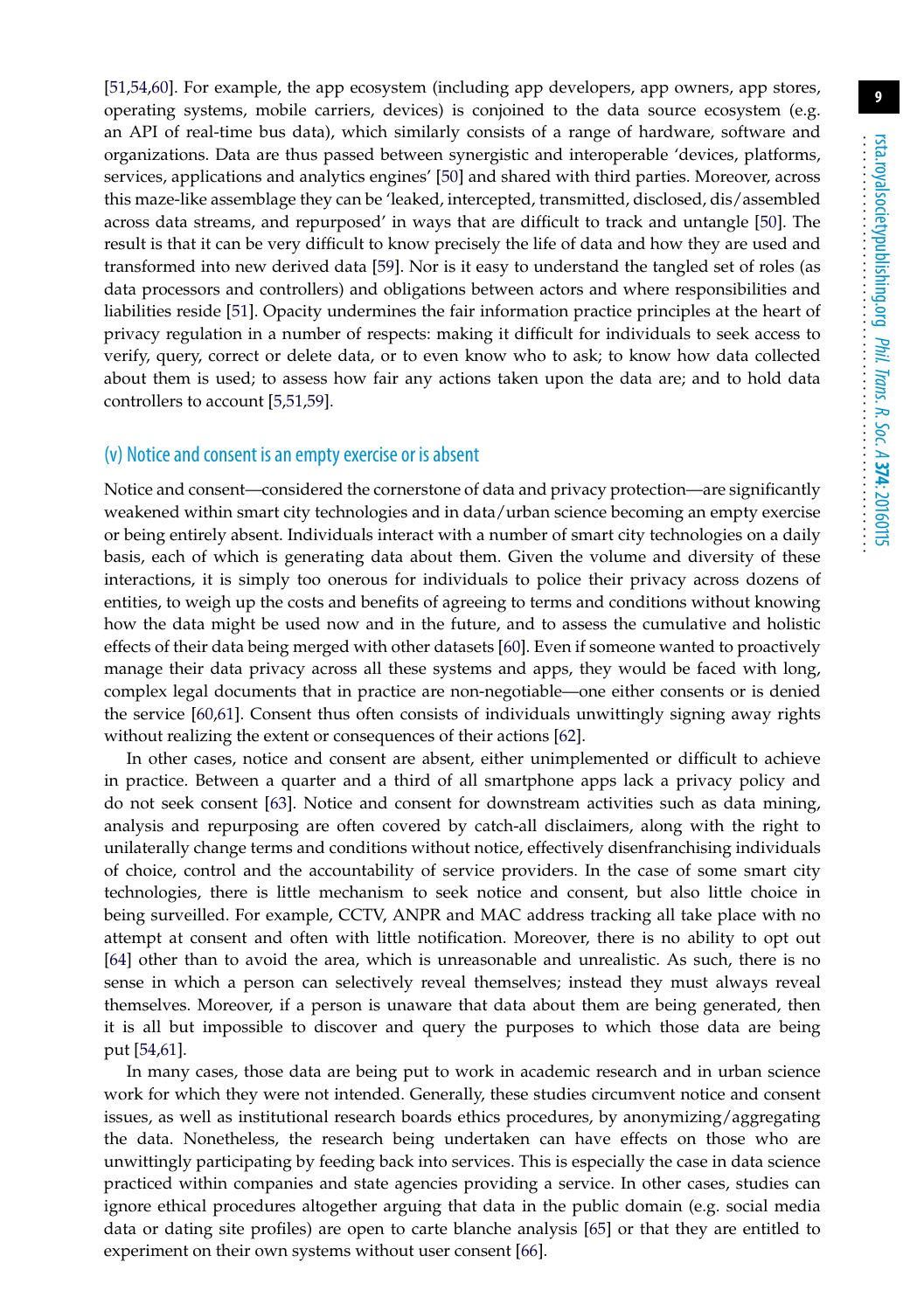### (b) Data use, sharing and repurposing

One of the key features of the data revolution is the wholesale erosion of data minimization principles; that is, the undermining of purpose specification and use limitation principles that mean that data should only be generated to perform a particular task, are only retained as long as they are needed for that task, and are only used to perform a particular task [\[61\]](#page-14-1). These principles are largely antithetical to the rationale of big data and the functioning of data markets, which seek to generate and hoard large volumes of data to extract additional value [\[67\]](#page-14-7). The solution pursued by many companies is to repackage data by de-identifying them (using pseudonyms or aggregation) or creating derived data, with only the original dataset being subjected to data minimization. The repackaged data can then be sold on and repurposed in a plethora of ways that have little to do with the original reason for data generation and without the need to give notice or consent to those that the data concerns [\[68\]](#page-14-8).

Such data practices are now common, enabling the rapid growth of data brokers which capture, gather together and repackage data into privately held data infrastructures for rent (for one time use or use under licensing conditions) or re-sale, along with data analysis and profiles [\[1](#page-11-0)[,69\]](#page-14-9). Trading data and data services is a multi-billion dollar industry consisting of a diverse ecosystem of different types of data brokers ranging from very large consolidators to a range of specialist companies focused on particular markets or services. In 2014, Angwin [\[70\]](#page-14-10) identified 212 data brokers operating in the USA that consolidated and traded data about people, only 92 of which allowed opt-outs, and 58 companies that were in the mobile location tracking business, only 11 of which offered opt-outs. Data derived from smart city technologies and associated apps circulate within these data markets.

The data and services these companies offer are used to perform a wide variety of tasks for which the data were never intended, including to predictively profile, socially sort, behaviourally nudge, and regulate, control and govern individuals and the various systems and infrastructures with which they interact [\[1\]](#page-11-0). Smart city technologies, the data they generate, and the analytics applied to them thus have significant direct and indirect impact on people's everyday lives. These impacts can be both positive and negative, but in both cases raise numerous questions about privacy and privacy harms. For example, a key product of data brokers are predictive profiles of individuals as to their likely tastes and what goods and services they are likely to buy, or their likely value or worth to a business, or their credit risk and how likely they are to pay a certain price or be able to meet repayments. These profiles can be used to socially sort and redline populations, selecting out certain categories to receive a preferential status and marginalizing and excluding others. Or in the case of urban science to socially sort places to receive certain policy interventions or marketing as practised by the geodemographics industry [\[71\]](#page-14-11). This has led to concerns that a form of 'data determinism' is being deployed in which individuals are not simply profiled and judged on the basis of what they have done, but on a prediction of what they might do in the future [\[72\]](#page-14-12).

Data determinism is most clearly expressed in forms of anticipatory governance, such as that used in predictive policing, where predictive analytics are used to assess likely future behaviours or events and to direct appropriate action. A number of US police forces are now using predictive analytics to anticipate the location of future crimes and to direct police officers to increase patrols in those areas. For example, the Chicago police force produces both general area profiling to identify hotspots and guide patrols, and more specific profiling that identifies individuals within those hotspots [\[73\]](#page-14-13). It achieves the latter using arrest records, phone records, social media and other data to construct the social networks of those arrested to identify who in their network is most likely to commit a crime in the future, designating them 'precriminals' and visiting them to let them know that they have been flagged in their system as a potential threat [\[73\]](#page-14-13). In such cases, a person's data shadow does more than follow them; it precedes them.

In all these cases, few of those whose data have fed into creating predictive profiles imagined that their data were going to be repurposed to social sort or regulate or control them, or nudge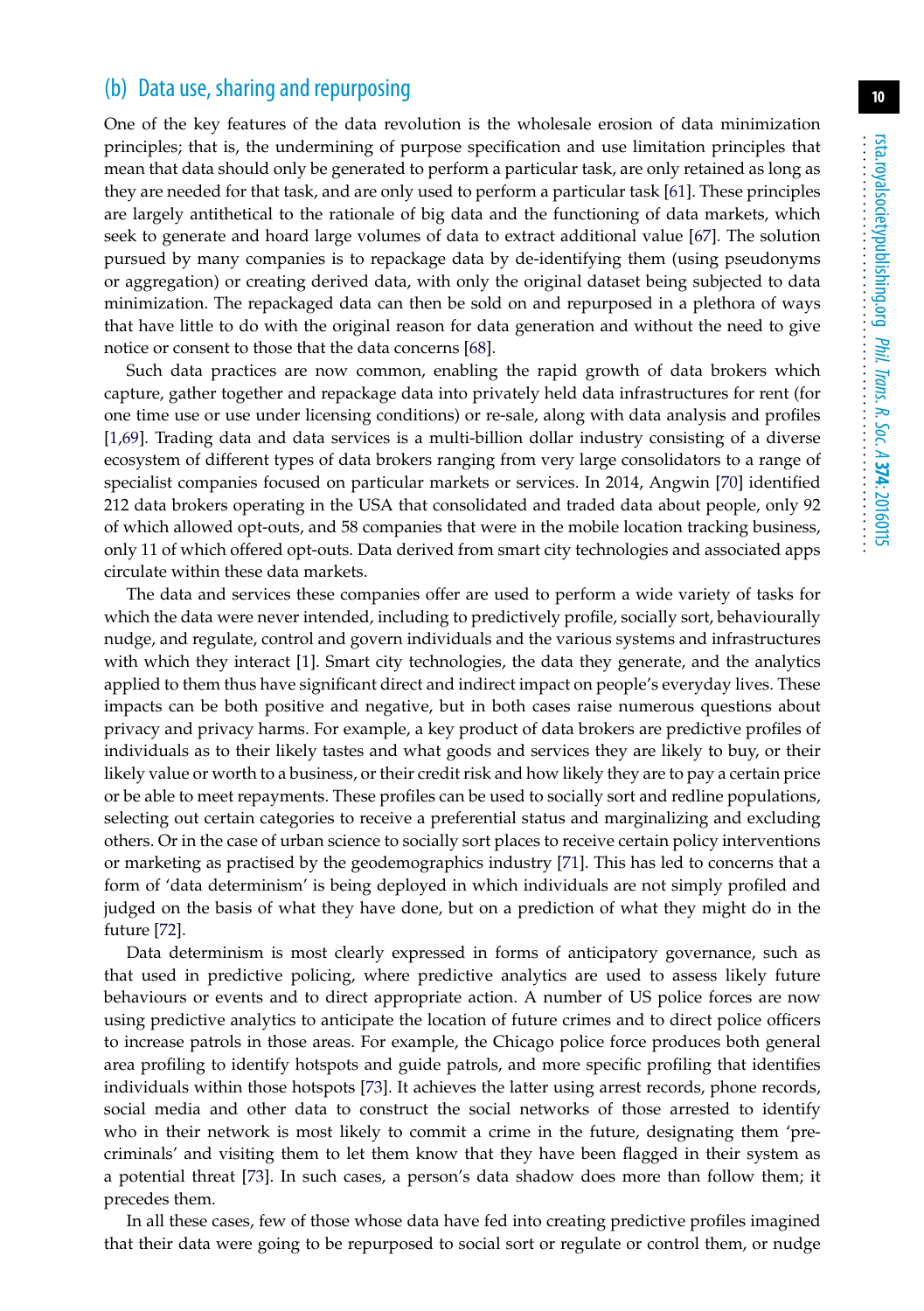them towards certain behaviours. As such, data repurposing can break what is considered compatible forms of data re-use and the reasonable expectations of data subjects [\[54](#page-13-16)[,61\]](#page-14-1).

## 4. Recasting smart cities and urban science

There are clearly a number of ethical issues that arise from the creation and deployment of smart city technologies and accompanying urban science and informatics. This has led to a number of critiques concerning the underlying concepts, ethos and practices of smart urbanism [\[4](#page-11-2)[,9,](#page-11-6)[23](#page-12-13)[,28\]](#page-12-18). One response to these critiques is to call for a fundamentally different approach to urban development and the practice of other forms of urban studies rather than urban science. Another is to argue that smart cities and urban science need to be re-imagined and re-cast. Rather than throw the baby out with the bath water, it needs to be recognized that smart city technologies do provide many benefits to city managers and citizens. Technologies such as intelligent transport systems do make traffic flow more efficiently around a city and smart phone apps do provide useful services to their users. Similarly, urban science and informatics do provide novel and useful insights into cities, their citizens and systems. This re-imaging and re-casting needs to proceed along three dimensions.

First, there needs to be a re-orientation in how the city is conceived. Rather than being cast as bounded, knowable and manageable systems that can be steered and controlled in mechanical, linear ways, cities need to be framed as fluid, open, complex, multi-level, contingent and relational systems that are full of culture, politics, competing interests and wicked problems and often unfold in unpredictable ways. Reducing this complexity into models and then using the outcomes to drive urban management produces a reductionist and limiting understanding of cities and overly technocratic forms of governance. Rather these models need to be complemented with other forms of knowledge such as phronesis and metis. In other words, city analytics and its instrumental rationality should not be allowed to simply trump reason and experience, or other sources of information and insight such as those based on 'small data' studies, in shaping and driving urban governance. Instead, they should be used contextually and in conjunction with each other.

Second, there needs to be a re-casting of the epistemology of urban science. This re-casting involves recognizing that the realist assumptions, which posit urban science can reveal essential truths about the city, are flawed. Urban science does not, and cannot, provide objective, neutral, God's eye views of the city. Instead, it produces a particular view through a specific lens. On the one hand, the data used do not exist independently of the ideas, instruments, practices, contexts, knowledge and systems used to generate and process them [\[74\]](#page-14-14). In other words, data are never raw, but always already cooked [\[75\]](#page-14-15). On the other hand, databases and data analytics are similarly not neutral, technical means of assembling and making sense of data but rather are socio-technical in nature, shaped by philosophical ideas and technical means. As such, urban science needs to openly acknowledge its contingencies, shortcomings and inherent politics and to recognize that it does not reflect the world as it actually is, but rather actively frames and produces the world [\[8\]](#page-11-7). This is not to say that the fundamental approach of analytics, modelling and simulation is radically altered, but rather that how these approaches work in messy practice is detailed and grand claims as to their veracity or validity is tempered. This would include detailing how ethical issues were considered and the research design altered appropriately.

Third, the ethical dimensions of smart city technologies and urban science need to be much more thoroughly mapped out and addressed. While some might argue that new ethical frameworks based on a gift or sharing basis, in which individuals swap their data for a tangible return (usually a service or knowledge, but also including monetary reward), are in operation or offer an alternative underpinning for a big data economy, smart cities and urban science, the present reality is that many smart city technologies capture data without consent or notice with respect to such a 'gifting' and are so pervasive that the gifting is compulsory with no alternatives. Moreover, the benefits of 'sharing' data are most often stacked in favour of those capturing the data, especially when they are monetized or shared with third parties and used against individual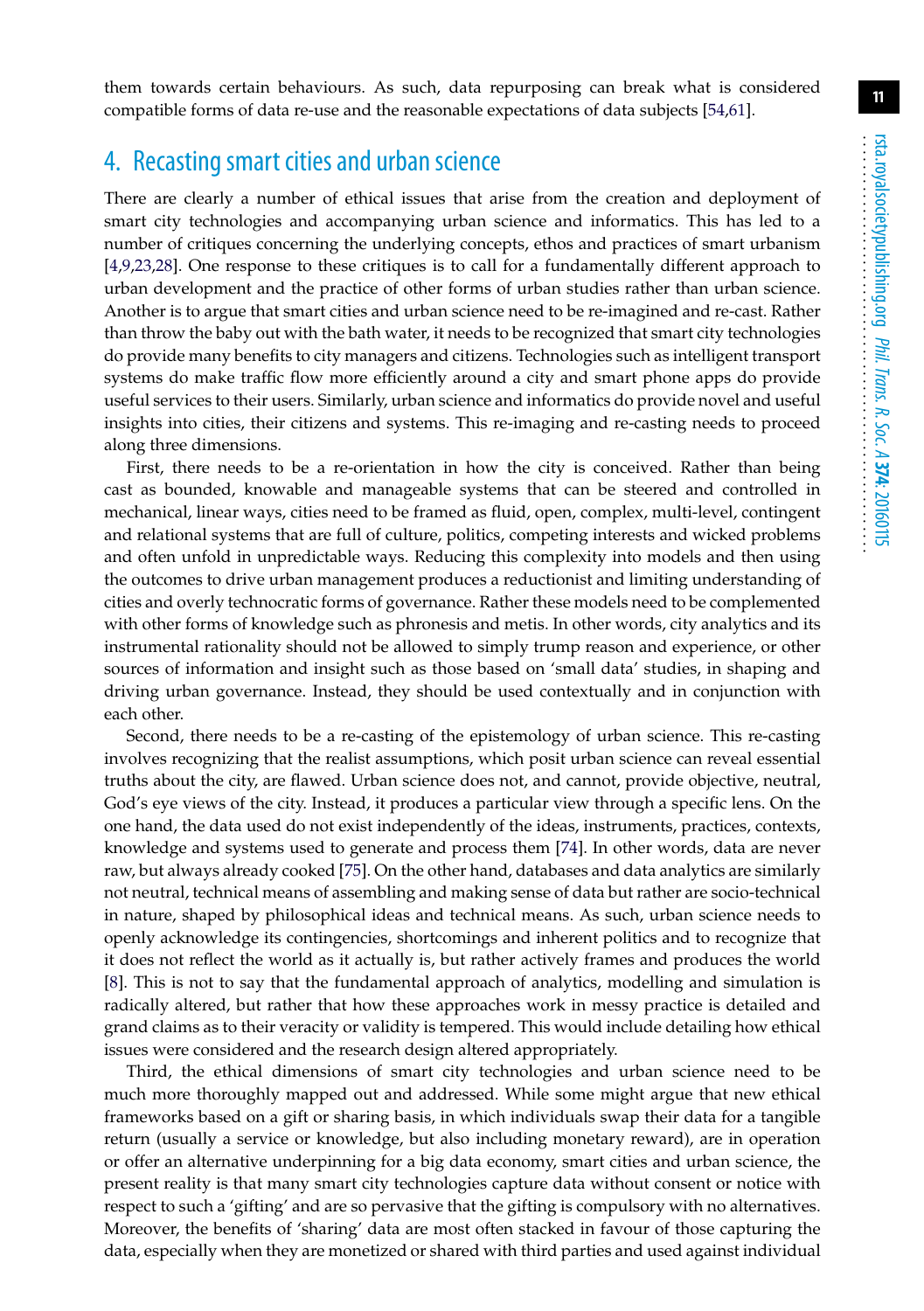interests. In order for a sharing notion of ethical practice to be enacted, those gifting the data must have full details of what data are being generated, what additional data are being inferred from them, *and* to have shared control and benefit in how all data relating to them are subsequently used. This requires full notice and consent, as well full transparency with respect to the actions of data controllers and processors. Currently, such an ethical model is a long way from being enacted. Therefore, the ethical concerns raised in this paper need to be continued to be addressed from a more traditional privacy rights perspective.

Researchers need to consider the ethical implications of their work with respect to privacy harms, notice and consent, and the uses to which their research is being deployed. Beyond complying with relevant laws and institutional research board requirements, analysts have a duty of care to their fellow citizens not to expose them to harm through their analysis. Admittedly, what constitutes harm is often difficult to define and harms can occur directly or indirectly but nonetheless there is a need to consider how research might be used and to act responsibly. In addition, professional bodies should review their ethical standards in the light of big data and revise accordingly. City managers need to consider the potential pernicious effects of the rollout of smart city technologies and that notice and consent are all but impossible in many cases and take a pro-active role in brokering privacy and security arrangements on behalf of citizens through its contracting procedures and parameters. Here, all vendors would be compelled to comply with service level agreements concerning the operation of systems, what data are generated and how these can be used and shared, and be subject to privacy impact assessments.

We need to create smart cities and urban science that have a set of ethical principles and values at their heart. The challenge is to acknowledge that there are a number of very real ethical issues and concerns that need to be addressed, and to find and adopt solutions to these that also enable the benefits of smart city technologies to be realized. This is no easy task, but one that needs urgent redress and this paper has sought to map out relevant issues and to suggest a viable path forward.

Competing interests. I declare I have no competing interests.

Funding. The research for this paper was funded by an ERC Advanced Investigator award (ERC-2012-AdG 323636-SOFTCITY) and by the Data Forum of the Department of the Taoiseach, Ireland, for a study entitled: 'Getting Smarter about Smart Cities: Improving Data Privacy and Data Security'.

## <span id="page-11-0"></span>**References**

- 1. Kitchin R. 2014 *The data revolution: big data, open data, data infrastructures and their consequences*. London, UK: Sage.
- <span id="page-11-1"></span>2. Graham S, Marvin S. 2001 *Splintering urbanism: networked infrastructures, technological mobilities and the urban condition*. New York, NY: Routledge.
- <span id="page-11-8"></span>3. Batty M, Axhausen KW, Giannotti F, Pozdnoukhov A, Bazzani A, Wachowicz M, Ouzounis G, Portugali Y. 2012 Smart cities of the future. *Eur. Phys. J. Special Topics* **214**, 481–518. [\(doi:10.1140/epjst/e2012-01703-3\)](http://dx.doi.org/10.1140/epjst/e2012-01703-3)
- <span id="page-11-2"></span>4. Kitchin R. 2014 The real-time city? Big data and smart urbanism. *GeoJournal* **79**, 1–14. [\(doi:10.1007/s10708-013-9516-8\)](http://dx.doi.org/10.1007/s10708-013-9516-8)
- <span id="page-11-3"></span>5. Strandberg KL. 2014 Monitoring, datafication and consent: legal approaches to privacy in the big data context. In *Privacy, big data and the public good* (eds J Lane, V Stodden, S Bender, H Nissenbaum), pp. 5–43. Cambridge, UK: Cambridge University Press.
- <span id="page-11-4"></span>6. Crawford K, Schultz J. 2014 Big data and due process: toward a framework to redress predictive privacy harms. *Boston College Law Rev.* **55**, 93–128.
- <span id="page-11-5"></span>7. Townsend A. 2013 *Smart cities: big data, civic hackers, and the quest for a new Utopia*. New York, NY: W.W. Norton & Co.
- <span id="page-11-7"></span>8. Kitchin R, Lauriault TP, McArdle G. 2015 Knowing and governing cities through urban indicators, city benchmarking & real-time dashboards. *Reg. Stud. Reg. Sci.* **2**, 1–28. [\(doi:10.1080/21681376.2014.983149\)](http://dx.doi.org/10.1080/21681376.2014.983149)
- <span id="page-11-6"></span>9. Marvin S, Luque-Ayala A, McFarlane C (eds). 2016 *Smart urbanism: Utopian vision or false dawn?* London, UK: Routledge.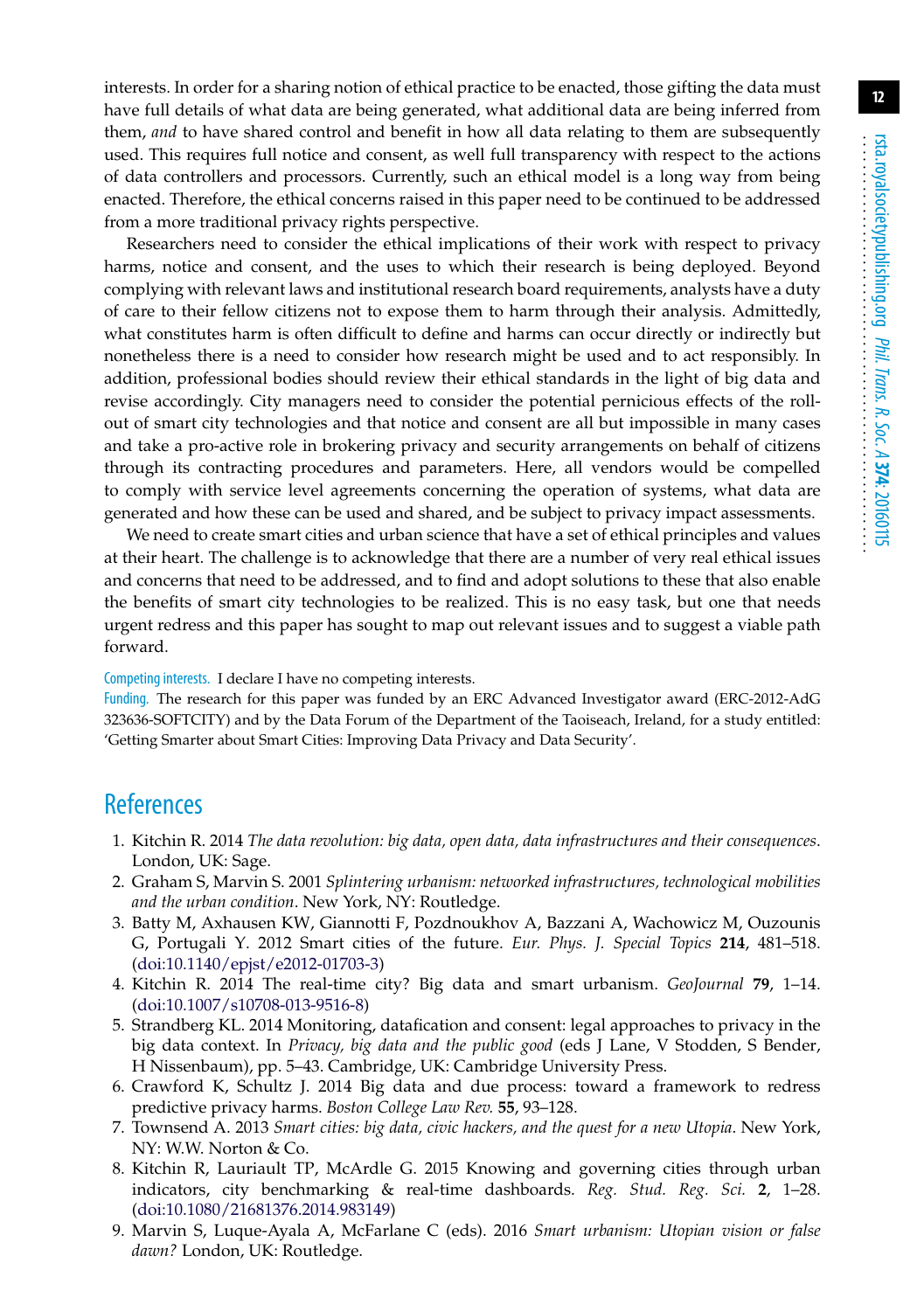- <span id="page-12-1"></span><span id="page-12-0"></span>10. Centro De Operacoes Prefeitura Do Rio. See <http://centrodeoperacoes.rio/institucional>
- 11. Singer N. 2012 Mission control, built for cities: IBM takes 'smarter cities' concept to Rio de Janeiro. *New York Times*, 3 March 2012. See [http://www.nytimes.com/2012/03/04/business/](http://www.nytimes.com/2012/03/04/business/ibm-takes-smarter-cities-concept-to-rio-de-janeiro.html) [ibm-takes-smarter-cities-concept-to-rio-de-janeiro.html](http://www.nytimes.com/2012/03/04/business/ibm-takes-smarter-cities-concept-to-rio-de-janeiro.html) (accessed 9 May 2013).
- <span id="page-12-2"></span>12. Foth M (ed.) 2009 *Handbook of research on urban informatics: the practice and promise of the real-time city*. Hershey, PA: IGI Global.
- <span id="page-12-5"></span><span id="page-12-3"></span>13. Batty M. 2013 *The new science of cities*. Cambridge, MA: MIT Press.
- 14. Ratti C, Offenhuber D. 2014 *Decoding the city: how big data can change urbanism*. Basel, Switzerland: Birkhauser Verlag AG.
- <span id="page-12-4"></span>15. Lazer D *et al.* 2009 Computational social science. *Science* **323**, 721–733. [\(doi:10.1126/science.](http://dx.doi.org/10.1126/science.1167742) [1167742\)](http://dx.doi.org/10.1126/science.1167742)
- <span id="page-12-6"></span>16. Miller HJ. 2010 The data avalanche is here. Shouldn't we be digging? *J. Reg. Sci.* **50**, 181–201. [\(doi:10.1111/j.1467-9787.2009.00641.x\)](http://dx.doi.org/10.1111/j.1467-9787.2009.00641.x)
- <span id="page-12-7"></span>17. Bunge W. 1962 *Theoretical geography*. Lund Studies in Geography Series C: General and Mathematical Geography. Lund, Sweden: Gleerup.
- <span id="page-12-9"></span><span id="page-12-8"></span>18. Haggett P. 1966 *Locational analysis in human geography*. New York, NY: St Martin's Press.
- 19. Tobler WR. 1959 Automation and cartography. *Geogr. Rev.* **XLIX**, 526–534. [\(doi:10.2307/](http://dx.doi.org/10.2307/212211) [212211\)](http://dx.doi.org/10.2307/212211)
- <span id="page-12-10"></span>20. Tomlinson RF. 1968 A geographic information system for regional planning. In *Land evaluation* (ed. GA Stewart), pp. 200–210. Melbourne, Australia: Macmillan.
- <span id="page-12-12"></span><span id="page-12-11"></span>21. Forrester JW. 1969 *Urban dynamics*. Encino, CA: Pegasus Communications.
- 22. Desrosieres A. 1998 *The politics of large numbers: a history of statistical reasoning*. Cambridge, MA: Harvard University Press.
- <span id="page-12-13"></span>23. Mattern S. 2013 Methodolatry and the art of measure: the new wave of urban data science. *Design Observer: Places*, 5 November 2013. See [http://designobserver.com/places/feature/0/](http://designobserver.com/places/feature/0/38174/) [38174/](http://designobserver.com/places/feature/0/38174/) (accessed 15 November 2013).
- <span id="page-12-14"></span>24. Morozov E. 2013 *To save everything, click here: technology, solutionism, and the urge to fix problems that don't exist*. New York, NY: Allen Lane.
- <span id="page-12-15"></span>25. Buttimer A. 1976 Grasping the dynamism of lifeworld. *Ann. Assoc. Am. Geogr.* **66**, 277–292. [\(doi:10.1111/j.1467-8306.1976.tb01090.x\)](http://dx.doi.org/10.1111/j.1467-8306.1976.tb01090.x)
- <span id="page-12-16"></span>26. Flood J. 2011 *The fires: how a computer formula, big ideas, and the best of intentions burned down New York city—and determined the future of cities*. New York, NY: Riverhead.
- <span id="page-12-18"></span><span id="page-12-17"></span>27. Harvey D. 1973 *Social justice and the city*. London, UK: Edward Arnold.
- <span id="page-12-19"></span>28. Greenfield A. 2013 *Against the smart city*. New York, NY: Do Publications.
- 29. Parsons W. 2004 Not just steering but weaving: relevant knowledge and the craft of building policy capacity and coherence. *Austr. J. Public Admin*. **63**, 43–57. [\(doi:10.1111/](http://dx.doi.org/10.1111/j.1467-8500.2004.00358.x) [j.1467-8500.2004.00358.x\)](http://dx.doi.org/10.1111/j.1467-8500.2004.00358.x)
- <span id="page-12-20"></span>30. Bettencourt LMA, Lobo J, Helbing D, Kühnert C, West GB. 2007 Growth, innovation, scaling, and the pace of life in cities. *Proc. Natl Acad. Sci. USA* **104**, 7301–7306. [\(doi:10.1073/](http://dx.doi.org/10.1073/pnas.0610172104) [pnas.0610172104\)](http://dx.doi.org/10.1073/pnas.0610172104)
- <span id="page-12-21"></span>31. Pentland A. 2014 *Social physics: how good ideas spread—the lessons from a new science*. New York, NY: Penguin.
- <span id="page-12-22"></span>32. Anderson C. 2008 The end of theory: the data deluge makes the scientific method obsolete. *Wired*, 23 June 2008. See [http://www.wired.com/science/discoveries/magazine/16-07/pb\\_](http://www.wired.com/science/discoveries/magazine/16-07/pb_theo-ry) [theo-ry](http://www.wired.com/science/discoveries/magazine/16-07/pb_theo-ry) (accessed 12 October 2012).
- <span id="page-12-23"></span>33. Kelling S, Hochachka W, Fink D, Riedewald M, Caruana R, Ballard G, Hooker G. 2009 Data-intensive science: a new paradigm for biodiversity studies. *BioScience* **59**, 613–620. [\(doi:10.1525/bio.2009.59.7.12\)](http://dx.doi.org/10.1525/bio.2009.59.7.12)
- <span id="page-12-24"></span>34. Elwood S, Leszczynski A. 2011 Privacy reconsidered: new representations, data practices, and the geoweb. *Geoforum* **42**, 6–15. [\(doi:10.1016/j.geoforum.2010.08.003\)](http://dx.doi.org/10.1016/j.geoforum.2010.08.003)
- <span id="page-12-25"></span>35. Martínez-Ballesté A, Pérez-Martínez PA, Solanas A. 2013 The pursuit of citizens' privacy: a privacy-aware smart city is possible. *IEEE Commun. Mag*. **51**, 136–141. [\(doi:10.1109/MCOM.](http://dx.doi.org/10.1109/MCOM.2013.6525606) [2013.6525606\)](http://dx.doi.org/10.1109/MCOM.2013.6525606)
- <span id="page-12-26"></span>36. Santucci G. 2013 Privacy in the digital economy: requiem or renaissance? *Privacy Surgeon*. See [http://www.privacysurgeon.org/blog/wp-content/uploads/2013/09/Privacy-in-the-](http://www.privacysurgeon.org/blog/wp-content/uploads/2013/09/Privacy-in-the-Digital-Economy-final.pdf)[Digital-Economy-final.pdf](http://www.privacysurgeon.org/blog/wp-content/uploads/2013/09/Privacy-in-the-Digital-Economy-final.pdf) (accessed 12 November 2015).
- <span id="page-12-27"></span>37. Solove DJ. 2006 A taxonomy of privacy. *Univ. Penn. Law Rev.* **154**, 477–560. [\(doi:10.2307/](http://dx.doi.org/10.2307/40041279) [40041279\)](http://dx.doi.org/10.2307/40041279)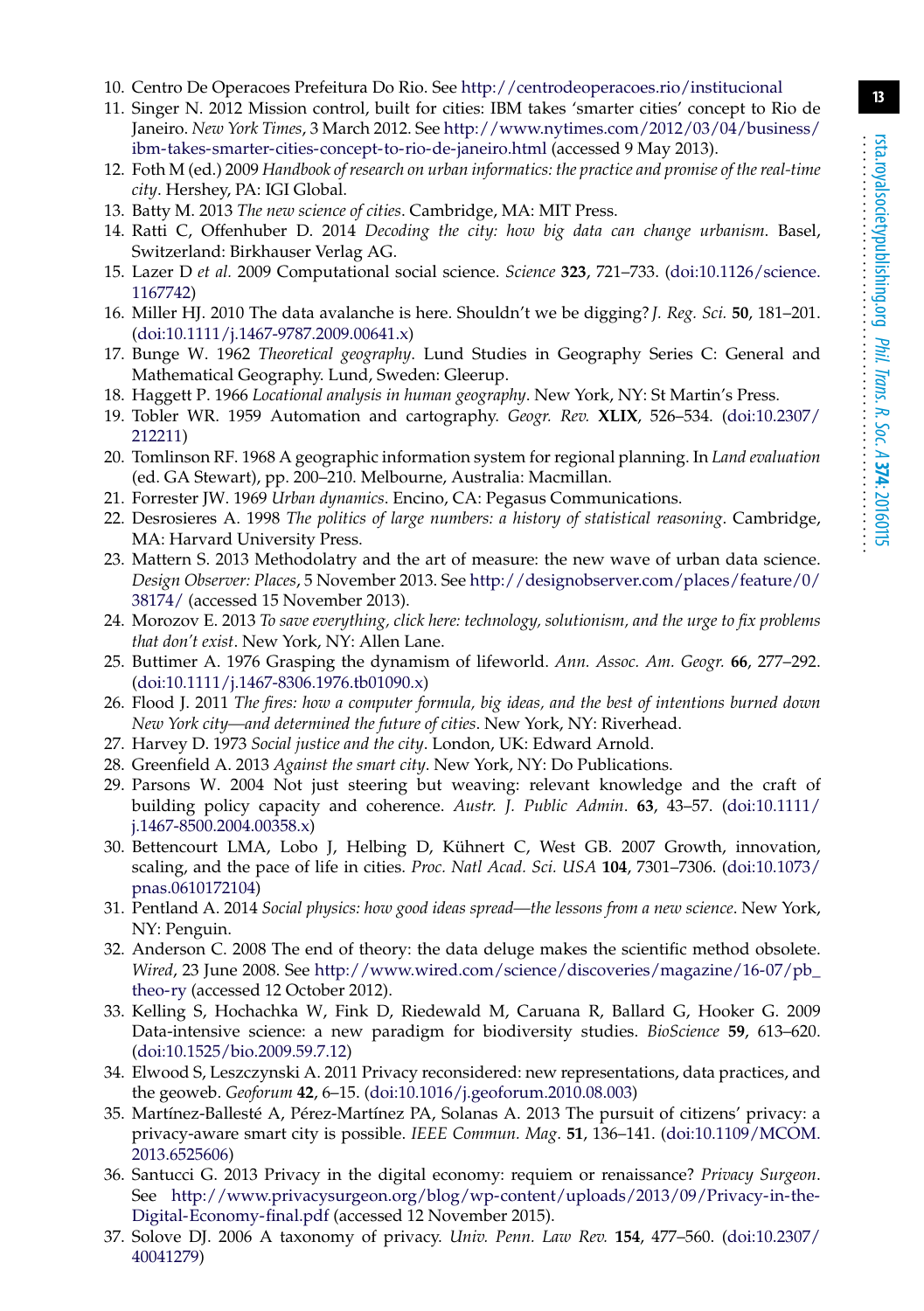- <span id="page-13-0"></span>38. Dodge M, Kitchin R. 2005 Codes of life: identification codes and the machine-readable world. *Env. Plan. D Society Space* **23**, 851–881. [\(doi:10.1068/d378t\)](http://dx.doi.org/10.1068/d378t)
- <span id="page-13-1"></span>39. Clarke R. 1988 Information technology and dataveillance. *Commun. ACM* **31**, 498–512. [\(doi:10.1145/42411.42413\)](http://dx.doi.org/10.1145/42411.42413)
- <span id="page-13-2"></span>40. Raley R. 2013 Dataveillance and countervailance. In *'Raw data' is an oxymoron* (ed. L Gitelman), pp. 121–146. Cambridge, MA: MIT Press.
- <span id="page-13-3"></span>41. Crampton J. 2003 Cartographic rationality and the politics of geosurveillance and security. *Cart. Geo. Info. Sci.* **30**, 135–148. [\(doi:10.1559/152304003100011108\)](http://dx.doi.org/10.1559/152304003100011108)
- <span id="page-13-5"></span><span id="page-13-4"></span>42. Graham S. 2011 *Cities under siege: the new military urbanism*. London, UK: Verso.
- 43. Gardham M. 2015 Controversial face recognition software is being used by Police Scotland, the force confirms. *Herald Scotland*, 26 May 2011. See [http://www.heraldscotland.com/news/](http://www.heraldscotland.com/news/13215304.Controversial_face_recognition_software_is_being_used_by_Police_Scotland__the_force_confirms/) [13215304.Controversial\\_face\\_recognition\\_software\\_is\\_being\\_used\\_by\\_Police\\_Scotland\\_\\_](http://www.heraldscotland.com/news/13215304.Controversial_face_recognition_software_is_being_used_by_Police_Scotland__the_force_confirms/) the force confirms/ (accessed 13 November 2015).
- <span id="page-13-6"></span>44. Wellman T. 2015 Facial recognition software moves from overseas wars to local police. *New York Times*, 12 August 2015. See [http://www.nytimes.com/2015/08/13/](http://www.nytimes.com/2015/08/13/us/facial-recognition-software-moves-from-overseas-wars-to-local-police.html) [us/facial-recognition-software-moves-from-overseas-wars-to-local-police.html](http://www.nytimes.com/2015/08/13/us/facial-recognition-software-moves-from-overseas-wars-to-local-police.html) (accessed 13 November 2015).
- <span id="page-13-7"></span>45. Weaver M. 2015. Warning of backlash over car number plate camera network. *The Guardian*, 27 November 2015. See [http://www.theguardian.com/uk-news/2015/nov/26/warning-of](http://www.theguardian.com/uk-news/2015/nov/26/warning-of-outcry-over-car-numberplate-camera-network)[outcry-over-car-numberplate-camera-network](http://www.theguardian.com/uk-news/2015/nov/26/warning-of-outcry-over-car-numberplate-camera-network) (accessed 7 December 2015)..
- <span id="page-13-8"></span>46. Vincent J. 2014 London's bins are tracking your smartphone. *The Independent*, 10 June 2014. See [http://www.independent.co.uk/life-style/gadgets-and-tech/news/updated](http://www.independent.co.uk/life-style/gadgets-and-tech/news/updated-londons-bins-are-tracking-your-smartphone-8754924.html)[londons-bins-are-tracking-your-smartphone-8754924.html](http://www.independent.co.uk/life-style/gadgets-and-tech/news/updated-londons-bins-are-tracking-your-smartphone-8754924.html) (accessed 13 November 2015).
- <span id="page-13-9"></span>47. Henry A. 2013 How retail stores track you using your smartphone (and how to stop it). *Lifehacker*, 19 July 2013. See [http://lifehacker.com/how-retail-stores-track-you-using-your](http://lifehacker.com/how-retail-stores-track-you-using-your-smartphone-and-827512308)[smartphone-and-827512308](http://lifehacker.com/how-retail-stores-track-you-using-your-smartphone-and-827512308) (accessed 15 November 2015).
- <span id="page-13-10"></span>48. Goodman M. 2015 *Future crimes: a journey to the dark side of technology—and how to survive it*. New York, NY: Bantam Press.
- <span id="page-13-12"></span><span id="page-13-11"></span>49. What they know—mobile. *Wall Street Journal*. See [https://blogs.wsj.com/wtk-mobile/.](https://blogs.wsj.com/wtk-mobile/)
- 50. Leszczynski A. In press. Geoprivacy. In *Understanding spatial media* (eds R Kitchin, T Lauriault, M Wilson). London, UK: Sage.
- <span id="page-13-13"></span>51. Baracos S, Nissenbaum H. 2014 Big data's end run around anonymity and consent. In *Privacy, big data and the public good* (eds J Lane, V Stodden, S Bender, H Nissenbaum), pp. 44–75. Cambridge, UK: Cambridge University Press.
- <span id="page-13-14"></span>52. Soltani A, Gellman B. 2013 New documents show how the NSA infers relationships based on mobile location data. *The Washington Post*, 10 December 2013. See [http://www.](http://www.washingtonpost.com/blogs/the-switch/wp/2013/12/10/new-documents-show-how-the-nsa-infers-relationships-based-on-mobile-location-data/) [washingtonpost.com/blogs/the-switch/wp/2013/12/10/new-documents-show-how-the](http://www.washingtonpost.com/blogs/the-switch/wp/2013/12/10/new-documents-show-how-the-nsa-infers-relationships-based-on-mobile-location-data/)[nsa-infers-relationships-based-on-mobile-location-data/](http://www.washingtonpost.com/blogs/the-switch/wp/2013/12/10/new-documents-show-how-the-nsa-infers-relationships-based-on-mobile-location-data/) (accessed 14 October 2015).
- <span id="page-13-15"></span>53. Mislove A, Viswanath B, Gummadi KP, Druschel P. 2010 You are who you know: inferring user profiles in online social networks. In *Proc. 3rd ACM Int. Conf. on Web Search and Data Mining*, pp. 251–260. New York, NY: ACM. [\(doi:10.1145/1718487.1718519\)](http://dx.doi.org/10.1145/1718487.1718519)
- <span id="page-13-16"></span>54. Article 29 Data Protection Working Party. 2014 Opinion 8/2014 on the recent developments on the internet of things. See [http://ec.europa.eu/justice/data-protection/article-29/](http://ec.europa.eu/justice/data-protection/article-29/documentation/opinion-recommendation/files/2014/wp223_en.pdf) [documentation/opinion-recommendation/files/2014/wp223\\_en.pdf](http://ec.europa.eu/justice/data-protection/article-29/documentation/opinion-recommendation/files/2014/wp223_en.pdf) (accessed 4 November 2015).
- <span id="page-13-18"></span><span id="page-13-17"></span>55. Google. Privacy and terms. See [https://www.google.com/policies/privacy/key-terms/.](https://www.google.com/policies/privacy/key-terms/)
- 56. Narayanan A, Shmatikov V. 2010 Privacy and security: myths and fallacies of 'personally identifiable information'. *Commun. ACM* **53**, 24–26. [\(doi:10.1145/1743546.1743558\)](http://dx.doi.org/10.1145/1743546.1743558)
- <span id="page-13-19"></span>57. de Montjoye YA, Hidalgo CA, Verleysen M, Blondel VD. 2013 Unique in the crowd: the privacy bounds of human mobility. *Sci. Rep.* **3**, 1376. [\(doi:10.1038/srep01376\)](http://dx.doi.org/10.1038/srep01376)
- 58. Cavoukian A, Castro D. 2014 *Big data and innovation, setting the record straight: deidentification does work*. Ontario, Canada: Information and Privacy Commissioner. See <http://www2.itif.org/2014-big-data-deidentification.pdf> (accessed 20 November 2015).
- <span id="page-13-20"></span>59. Fuster GG, Scherrer A. 2015 Big Data and smart devices and their impact on privacy. Committee on Civil Liberties, Justice and Home Affairs (LIBE), Directorate-General for Internal Policies, European Parliament. See [http://www.europarl.europa.eu/RegData/](http://www.europarl.europa.eu/RegData/etudes/STUD/2015/536455/IPOL_STU(2015)536455_EN.pdf) [etudes/STUD/2015/536455/IPOL\\_STU\(2015\)536455\\_EN.pdf](http://www.europarl.europa.eu/RegData/etudes/STUD/2015/536455/IPOL_STU(2015)536455_EN.pdf) (accessed 4 November 2015).